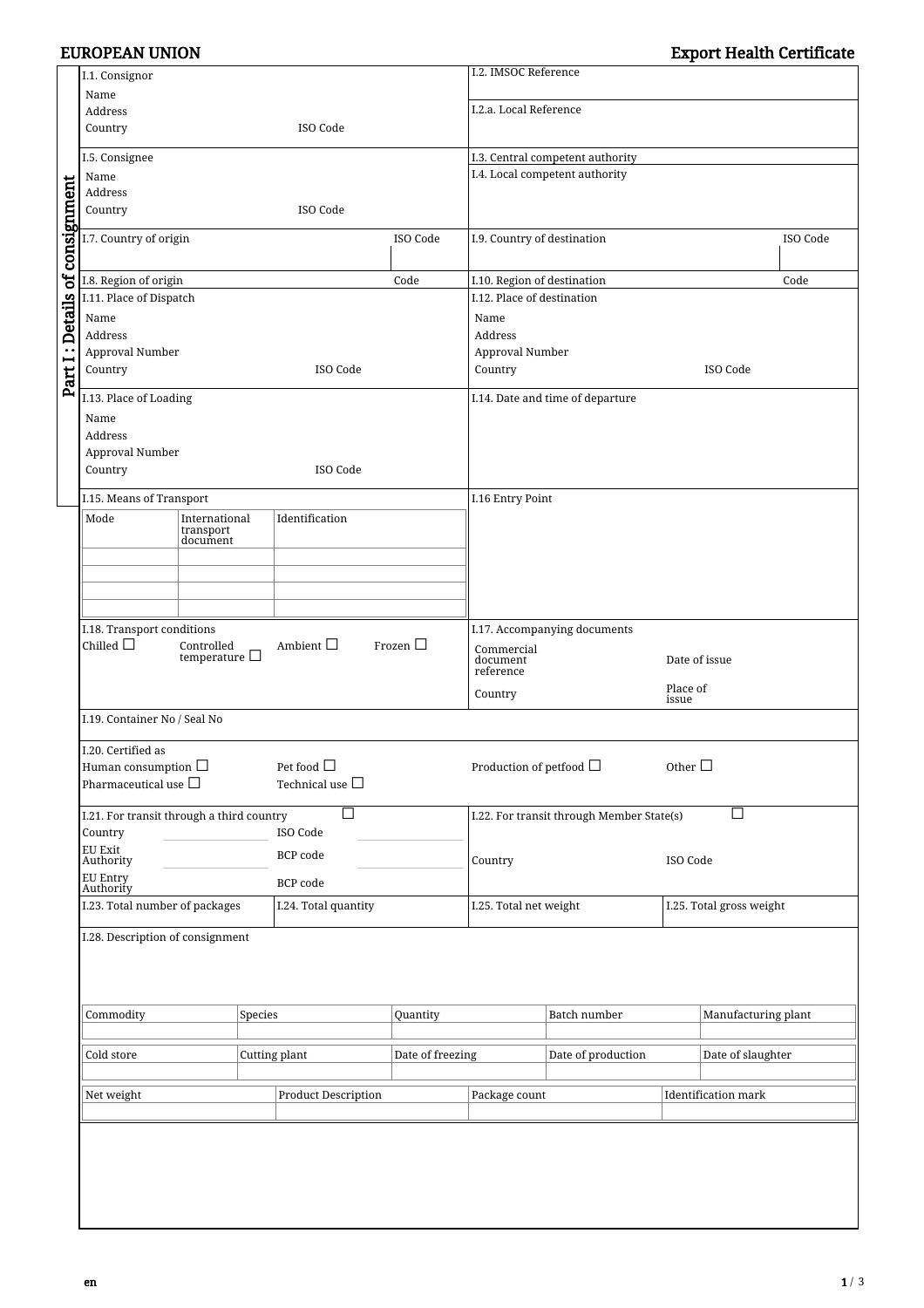|                                                                                                                                                                                                                       | II. Health information |                                                                                                                                                                                                                                                                                                                                                                                            |                                                                                                                                                                                                                                                                                                                                                                                                            |                                                                                           |  |  |  |  |  |  |
|-----------------------------------------------------------------------------------------------------------------------------------------------------------------------------------------------------------------------|------------------------|--------------------------------------------------------------------------------------------------------------------------------------------------------------------------------------------------------------------------------------------------------------------------------------------------------------------------------------------------------------------------------------------|------------------------------------------------------------------------------------------------------------------------------------------------------------------------------------------------------------------------------------------------------------------------------------------------------------------------------------------------------------------------------------------------------------|-------------------------------------------------------------------------------------------|--|--|--|--|--|--|
| Part II: Certification                                                                                                                                                                                                | II.1.                  | I, the undersigned official veterinarian, hereby certify that the meat specified above has been prepared<br>in an establishment certified for export to Canada and is derived from animals that have been<br>examined and found, by ante-mortem and post-mortem inspection at the time of slaughter in                                                                                     |                                                                                                                                                                                                                                                                                                                                                                                                            |                                                                                           |  |  |  |  |  |  |
|                                                                                                                                                                                                                       |                        | compliance with Regulations (EC) No 852/2004, (EC) No 853/2004 and (EC) No 854/2004 which have been<br>recognised equivalent to the applicable Canadian laws and regulations, to be free from diseases and fit<br>for human consumption.                                                                                                                                                   |                                                                                                                                                                                                                                                                                                                                                                                                            |                                                                                           |  |  |  |  |  |  |
|                                                                                                                                                                                                                       | II.2.                  | I hereby certify that:                                                                                                                                                                                                                                                                                                                                                                     |                                                                                                                                                                                                                                                                                                                                                                                                            |                                                                                           |  |  |  |  |  |  |
|                                                                                                                                                                                                                       |                        | The bovine meat is derived from animals which:                                                                                                                                                                                                                                                                                                                                             |                                                                                                                                                                                                                                                                                                                                                                                                            |                                                                                           |  |  |  |  |  |  |
|                                                                                                                                                                                                                       |                        | II.2.1. Have been in the (4)EU since birth or have been in the (4)EU for the last 90 days prior to slaughter.                                                                                                                                                                                                                                                                              |                                                                                                                                                                                                                                                                                                                                                                                                            |                                                                                           |  |  |  |  |  |  |
|                                                                                                                                                                                                                       |                        |                                                                                                                                                                                                                                                                                                                                                                                            | II.2.2. Have not been in contact within the last 90 days with any animal from a country or zone that was<br>under restriction, at the time of slaughter, for Foot and Mouth Disease.                                                                                                                                                                                                                       |                                                                                           |  |  |  |  |  |  |
|                                                                                                                                                                                                                       |                        | II.2.3. Every precaution was taken to prevent direct or indirect contact during the slaughter, processing<br>and packaging of the meat and meat products with any animal product or by-product derived from<br>bovines of a lesser zoosanitary status.                                                                                                                                     |                                                                                                                                                                                                                                                                                                                                                                                                            |                                                                                           |  |  |  |  |  |  |
|                                                                                                                                                                                                                       |                        | II.2.4 The meat and/or meat product is derived from bovines which:                                                                                                                                                                                                                                                                                                                         |                                                                                                                                                                                                                                                                                                                                                                                                            |                                                                                           |  |  |  |  |  |  |
|                                                                                                                                                                                                                       |                        |                                                                                                                                                                                                                                                                                                                                                                                            | II.2.4.1. Were not subjected to a stunning process, prior to slaughter, with a device injecting<br>compressed air or gas into the cranial cavity, or to a pithing process, and were humanely<br>rendered unconscious prior to being bled, or were slaughtered as per Judaic or Islamic law.                                                                                                                |                                                                                           |  |  |  |  |  |  |
|                                                                                                                                                                                                                       |                        |                                                                                                                                                                                                                                                                                                                                                                                            | to avoid contamination with the following tissues:                                                                                                                                                                                                                                                                                                                                                         | II.2.4.2. The meat and meat products do not contain and were prepared in such a manner as |  |  |  |  |  |  |
|                                                                                                                                                                                                                       |                        |                                                                                                                                                                                                                                                                                                                                                                                            | a) The skull including the brain, trigeminal ganglia and eyes, the spinal cord and the<br>vertebral column and palatine tonsils, from all bovines aged 30 months or older, and the<br>distal ileum from bovines of all ages.                                                                                                                                                                               |                                                                                           |  |  |  |  |  |  |
|                                                                                                                                                                                                                       |                        |                                                                                                                                                                                                                                                                                                                                                                                            | b) Mechanically separated meat from the skull and vertebral column of bovines aged 30<br>months or older.                                                                                                                                                                                                                                                                                                  |                                                                                           |  |  |  |  |  |  |
|                                                                                                                                                                                                                       |                        |                                                                                                                                                                                                                                                                                                                                                                                            | $\square$ [(2)II.3. Additional certification                                                                                                                                                                                                                                                                                                                                                               |                                                                                           |  |  |  |  |  |  |
|                                                                                                                                                                                                                       |                        | Additional certification statements for: a) meat covered by this certificate that are considered as<br>precursor material for the preparation of finished raw ground meat including, but not limited to, trim,<br>bench trim (trim derived from primal and sub-primal cuts), head meat, cheek meat, tongue roots,<br>weasand meat, hearts and finely textured beef and b) raw ground meat; |                                                                                                                                                                                                                                                                                                                                                                                                            |                                                                                           |  |  |  |  |  |  |
|                                                                                                                                                                                                                       | I hereby certify that: |                                                                                                                                                                                                                                                                                                                                                                                            |                                                                                                                                                                                                                                                                                                                                                                                                            |                                                                                           |  |  |  |  |  |  |
|                                                                                                                                                                                                                       |                        | (1)either                                                                                                                                                                                                                                                                                                                                                                                  | $\circ$ [II.3.1. The meat derived from bovine and covered by this certificate is considered as<br>precursor material for the preparation of finished raw ground meat, and were tested for the<br>presence of E. coli O157:H7/NM according to procedures described in CFIA's Guidance on the<br>Control of E.coli O157:H7/NM Contamination in Raw Beef Products]                                            |                                                                                           |  |  |  |  |  |  |
|                                                                                                                                                                                                                       |                        | $(1)$ or                                                                                                                                                                                                                                                                                                                                                                                   | $\circ$ [II.3.1. The meat derived from bovine used for the preparation of raw ground meat<br>covered by this certificate were tested for the presence of E. coli O157:H7/NM according to<br>procedures described in (3)CFIA Annex O of Chapter 4 of the Meat Hygiene Manual of<br>Procedures as published on the CFIA Guidance on the Control of E.coli O157:H7/NM<br>Contamination in Raw Beef Products.] |                                                                                           |  |  |  |  |  |  |
|                                                                                                                                                                                                                       |                        |                                                                                                                                                                                                                                                                                                                                                                                            | II.3.2. Were tested in a laboratory accredited according to ISO 17025 standards (i.e., a laboratory that is<br>formally recognised by an accreditation body that is a signatory to the International Laboratory<br>Accreditation Cooperation (ILAC) Mutual Recognition Agreement (MRA) as conforming to the<br>requirements of ISO/IEC 17025:2005),                                                        |                                                                                           |  |  |  |  |  |  |
|                                                                                                                                                                                                                       |                        | II.3.3. The test results were recorded on a certificate of analysis indicating that E. coli O157:H7/NM was<br>not detected,                                                                                                                                                                                                                                                                |                                                                                                                                                                                                                                                                                                                                                                                                            |                                                                                           |  |  |  |  |  |  |
|                                                                                                                                                                                                                       |                        |                                                                                                                                                                                                                                                                                                                                                                                            | II.3.4. The said certificate of analysis is issued in one of Canada's official languages (English or French)<br>and attached to this certificate.]                                                                                                                                                                                                                                                         |                                                                                           |  |  |  |  |  |  |
|                                                                                                                                                                                                                       | <b>Notes</b>           |                                                                                                                                                                                                                                                                                                                                                                                            |                                                                                                                                                                                                                                                                                                                                                                                                            |                                                                                           |  |  |  |  |  |  |
| This certificate is meant for fresh meat, including minced meat and meat preparations, of domestic bovine<br>(Bovinae). Fresh meat means all animal parts fit for human consumption whether fresh, chilled or frozen. |                        |                                                                                                                                                                                                                                                                                                                                                                                            |                                                                                                                                                                                                                                                                                                                                                                                                            |                                                                                           |  |  |  |  |  |  |
|                                                                                                                                                                                                                       |                        |                                                                                                                                                                                                                                                                                                                                                                                            |                                                                                                                                                                                                                                                                                                                                                                                                            |                                                                                           |  |  |  |  |  |  |